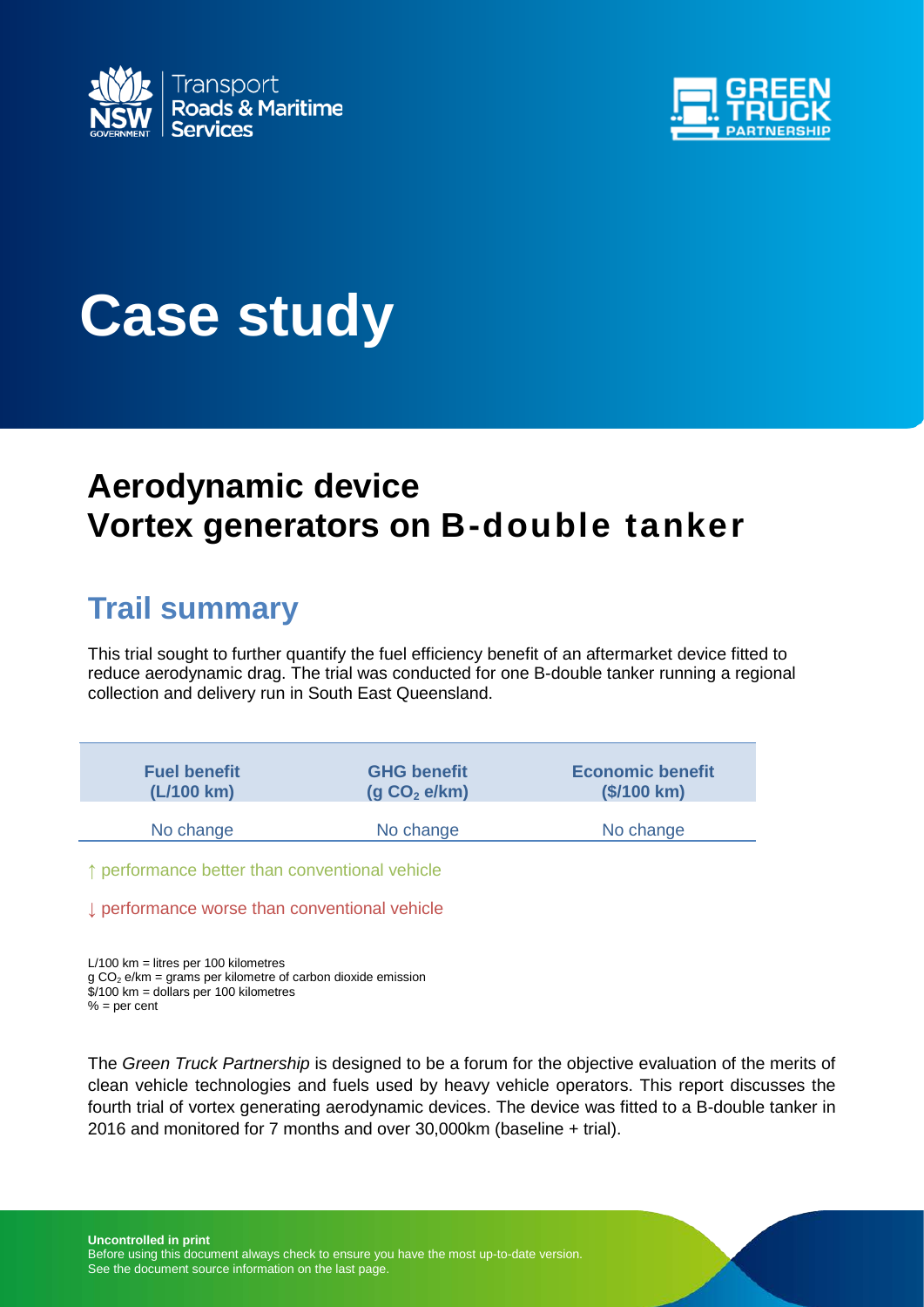# **1 Aerodynamic trailer tabs**

Aerodynamic drag is created as air resists the movement of a vehicle. The vehicle engine must work harder to overcome this resistance and therefore consumes more fuel. At high speeds, up to half of the truck's fuel burn can be for overcoming aerodynamic drag.

Aerodynamic devices redirect air flow more efficiently, reducing drag and improving fuel efficiency.

This trial involved a vortex generator device. The device was fitted to the trailing edges of the cab and trailers, to reduce drag in areas where it is most significant: usually at the truck-trailer gap and at the rear of the vehicle. These devices work by breaking up the air flow into counter rotating vortices, thereby dispersing the energy more evenly. They are easily attached – essentially glued to the vehicle in a strip along the trailing vertical and horizontal edges of the truck cab and trailer.

The literature also suggests that various kinds of aerodynamic devices can achieve fuel savings of 2-3% individually and up to 15-20% in combination  $1, 2, 3, 4$ . For vortex generator devices specifically, manufacturers claim potential fuel efficiency savings of 3-5% or more, depending on the specific vehicle configuration and application.

Vortex generators are used in other sectors such as aerospace – for example on the leading edge of a wing. Their installation on the trailing edge of a vehicle surface appears less common. Two publicly available case studies for this type of technology were identified, which suggest the range of potential fuel savings that could be expected: a track test which found a  $1.6-4.1\%$  improvement<sup>5;</sup> and a wind tunnel test which found a 4-6% improvement<sup>6</sup>.

# **2 Trail objective**

This trial assessed the economic and environmental performance of an aftermarket aerodynamic device (vortex generator) on a B-double tanker operating a regional collection and delivery run in South East Queensland.

The vehicle typically set-off from the depot at around 7am, collecting liquid from scheduled locations, before delivering it into a factory, and returning to the depot at around 3pm.

Two runs were scheduled, on alternating days. Only two drivers were assigned to these runs, on a set roster with few exceptions (such as annual leave and operational circumstances). The route was mostly on sealed roads, apart from some slow off-road running in the "last mile" to the liquid collection points.

# **3 Methodology**

The trial involved an in-field assessment of one prime mover with dedicated tanker trailers in a B-double configuration. This tanker configuration included a pump module on the rear tanker.

Vortex generators were fitted to the rear of the truck cab and to the rear of both trailers. Photos of the installation are shown in Figures 1 to 5.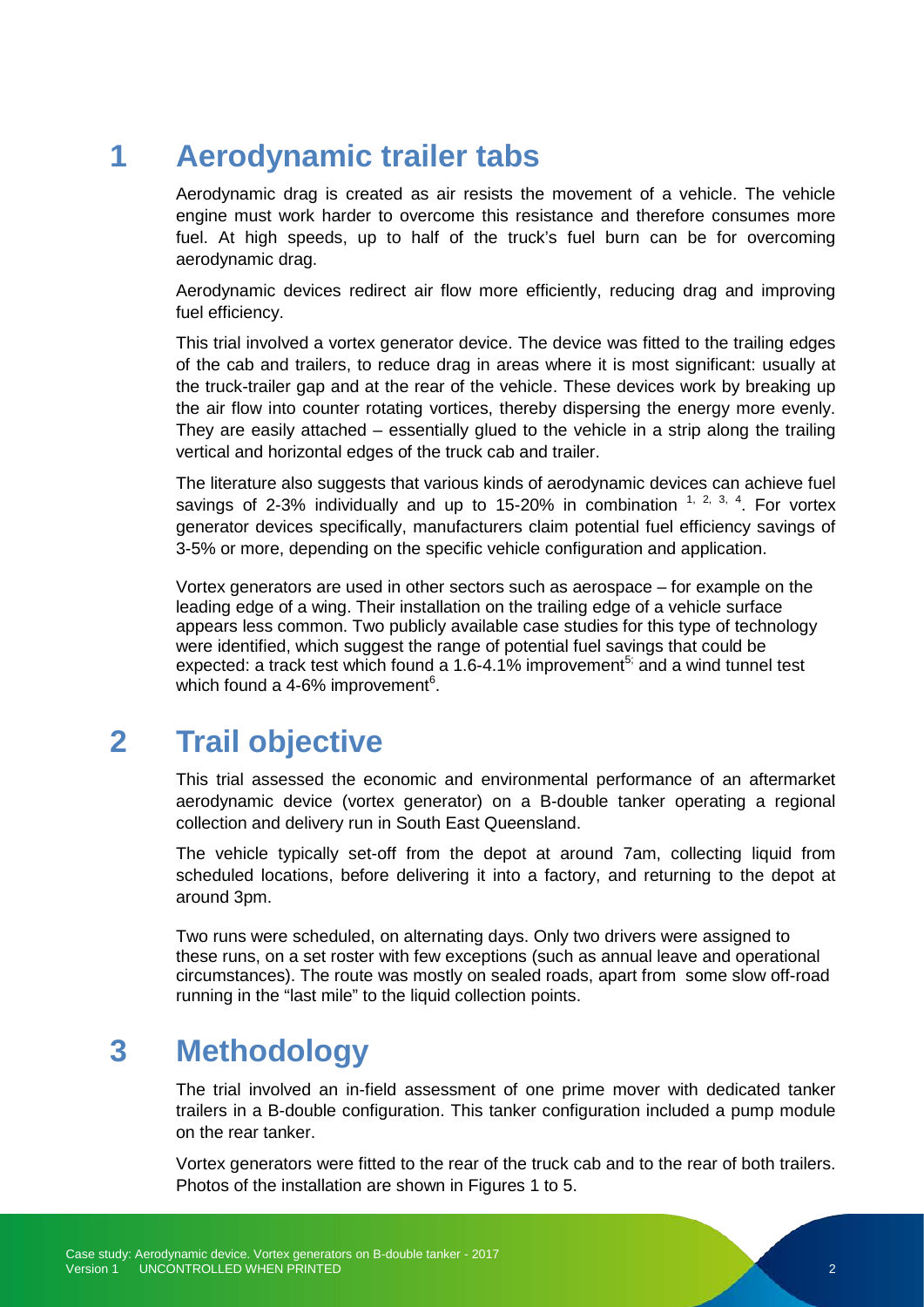The effectiveness of the device was quantified by comparing the difference in fuel efficiency between a baseline period (no device) and the trial period (with the device fitted), excluding any periods or trips when the duty cycles were markedly different.

#### *Figure 1* **Device installed on the full combination**



#### *Figure 3* **Detail of cab roof**



*Figure 2* **Detail of cab side**



*Figure 4* **Detail of installation on first trailer**

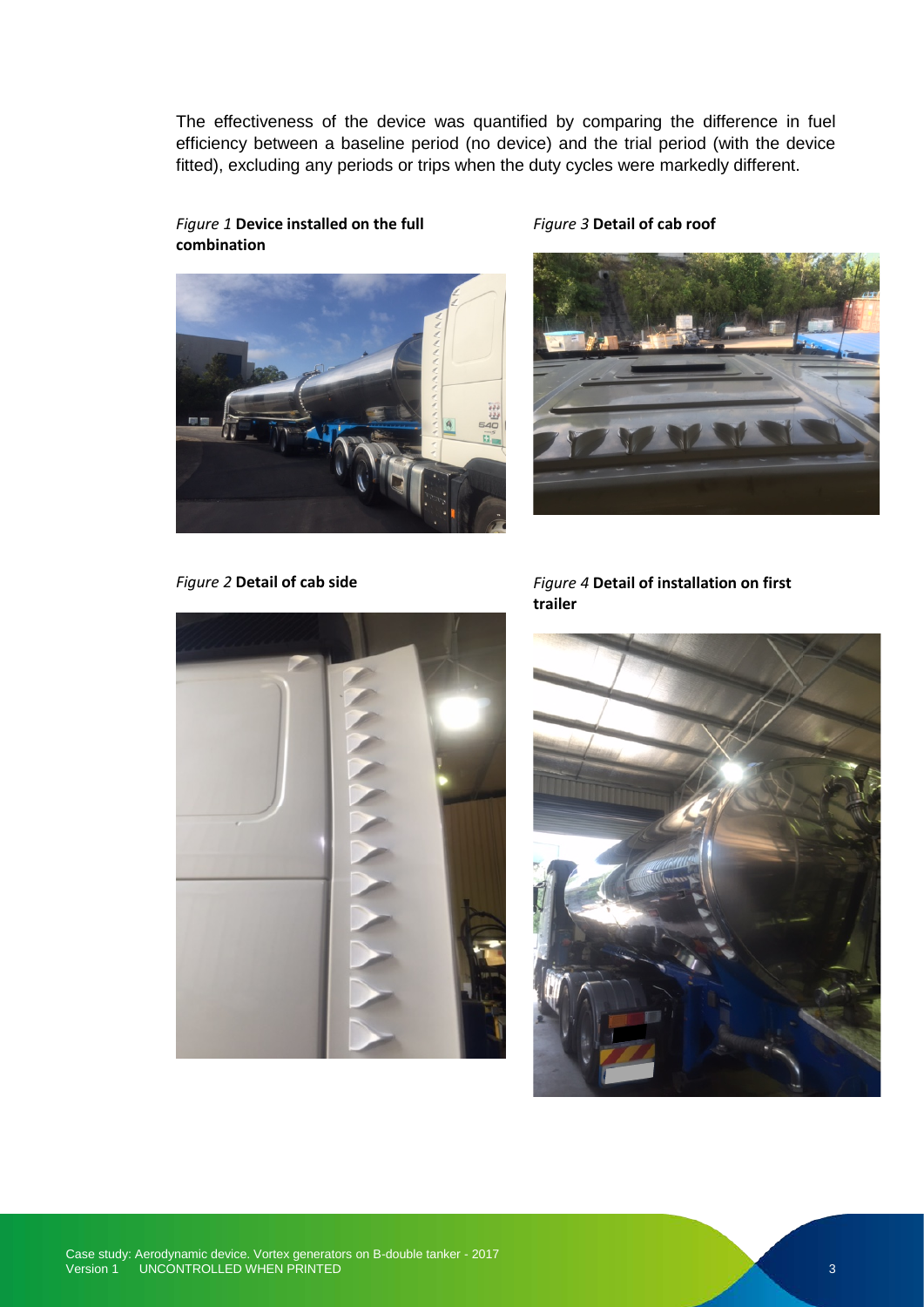*Figure 5* **Detail of rear trailer**



#### **3.1 Data collection**

The baseline operated during the period May 2016 to September 2016, with the trial period ending in November 2016. The total distance travelled in the trial was over 30,000km.

There were four data sets collated and analysed, each logging different metrics.

1. The "GTP Dataset", captured via the Green Truck Partnership's standardised telemetry system, includes the following parameters:

- **DISTANCE:** kilometres travelled.
- **IDLE TIME: time spent at idle.**
- **ENGINE LOAD:** percentage theoretical maximum loading (%).
- **SPEED PROFILE**: percentage of time (%) spent at different vehicle speeds (km/hr).
- **FUEL CONSUMPTION:** total fuel consumed (L) and fuel efficiency (L/100km).
- **VEHICLE LOCATION:** GPS data.
- **STOPPING INTENSITY:** average distance travelled (km) between stops.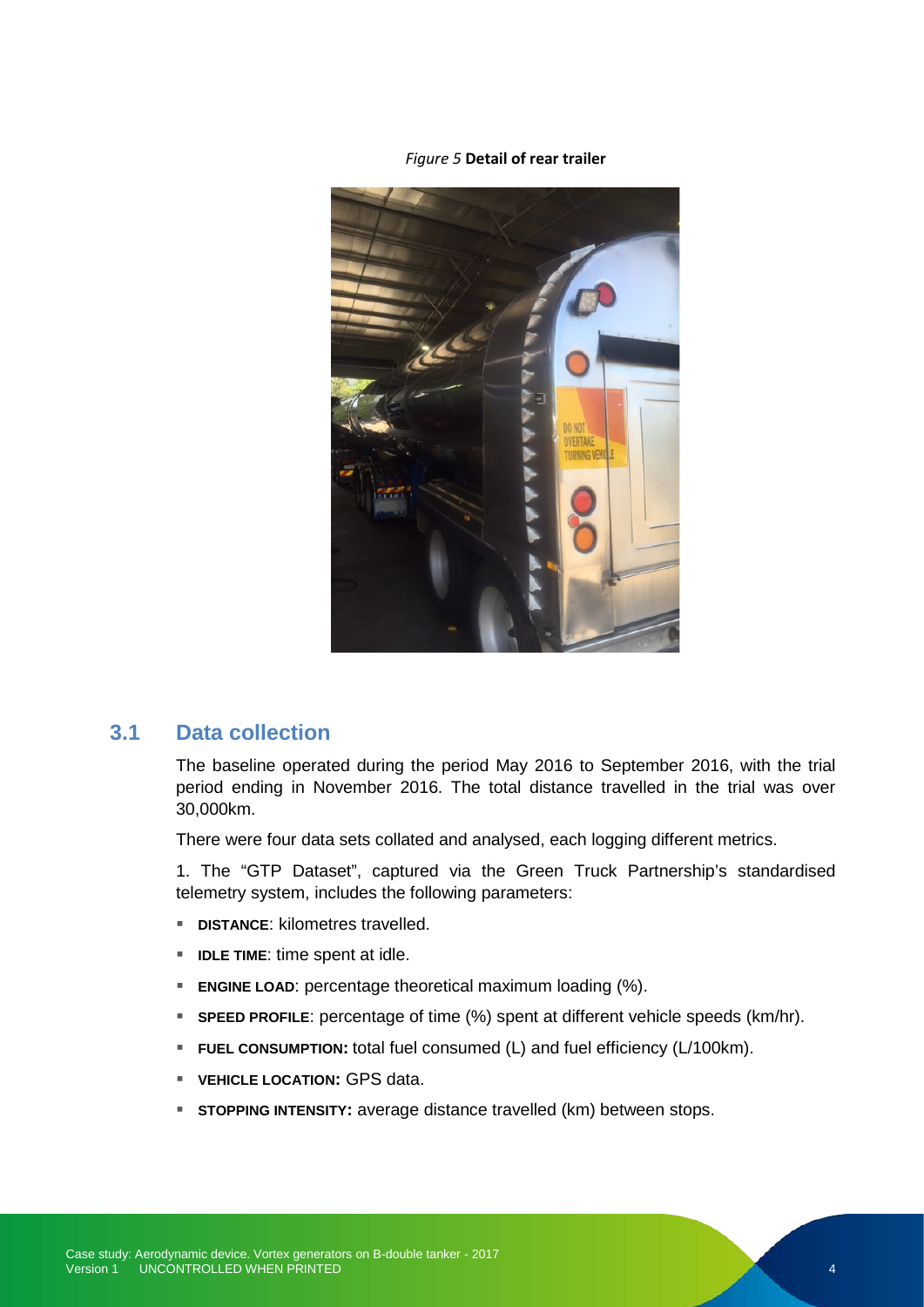2. The "BoM Dataset", captured by the nearest Bureau of Meteorology weather station, which includes:

- **AMBIENT TEMPERATURE**: daily maximums, minimums, and recurring scheduled readings (degrees Celsius).
- **AMBIENT PRESSURE**: daily recurring scheduled readings (hPa).
- **RAINFALL**: daily rainfall (mm)
- **WIND**: daily maximums and recurring scheduled readings (km/hr)
- **RELATIVE HUMIDITY**: Recurring scheduled readings (RH).

3. The "Vehicle Dataset", captured via the truck manufacturer's own telemetry system, includes:

- **DRIVER PERFORMANCE**: a number of metrics around driver behaviour, including "anticipation and braking", scored out of 100.
- **DISTANCE:** daily kilometres travelled (km).
- **FUEL CONSUMPTION**: daily fuel consumed (L).

4. The "Production Dataset", logged via the fleet's electronic production system, which includes:

- **PRODUCTION:** the total amount of liquid collected and delivered (L), per run.
- **DRIVER**: confirmation on which driver actually completed the run.
- **RUN:** which of the scheduled runs was completed.

#### **3.2 Data analysis**

The first stage of analysis involved collating all four data sets.

Next, outliers were identified by trip distance, and removed from the dataset. The comprehensive dataset also enabled extra levels of refinement, including filters for atypical truck runs, atypical drivers, and poor driver performance scores.

With the outliers removed, the baseline and trial periods were then validated to ensure the two periods could be compared fairly. This was done by comparing the duty cycle descriptors (such as speed profile and engine load profile) for the truck during both periods.

Figures 6 & 7 compare the engine load profiles for the validated data during the baseline and trial periods, showing a good correlation. The speed profile in both the baseline and trial periods also shows a good correlation. The good correlation in both engine load and speed profile suggests that the truck had been operated in a similar manner in both periods (before and after installation of the aerodynamic device); and that direct comparison of the fuel consumption values was valid (i.e. there were no major differences in duty cycle that were thought to significantly affect fuel consumption).

Three checks were then performed to assess the statistical validity of the results. The first test analysed the individual trip fuel consumptions (L/100km) in both the baseline and trial periods. These were analysed for their average, standard deviation, and other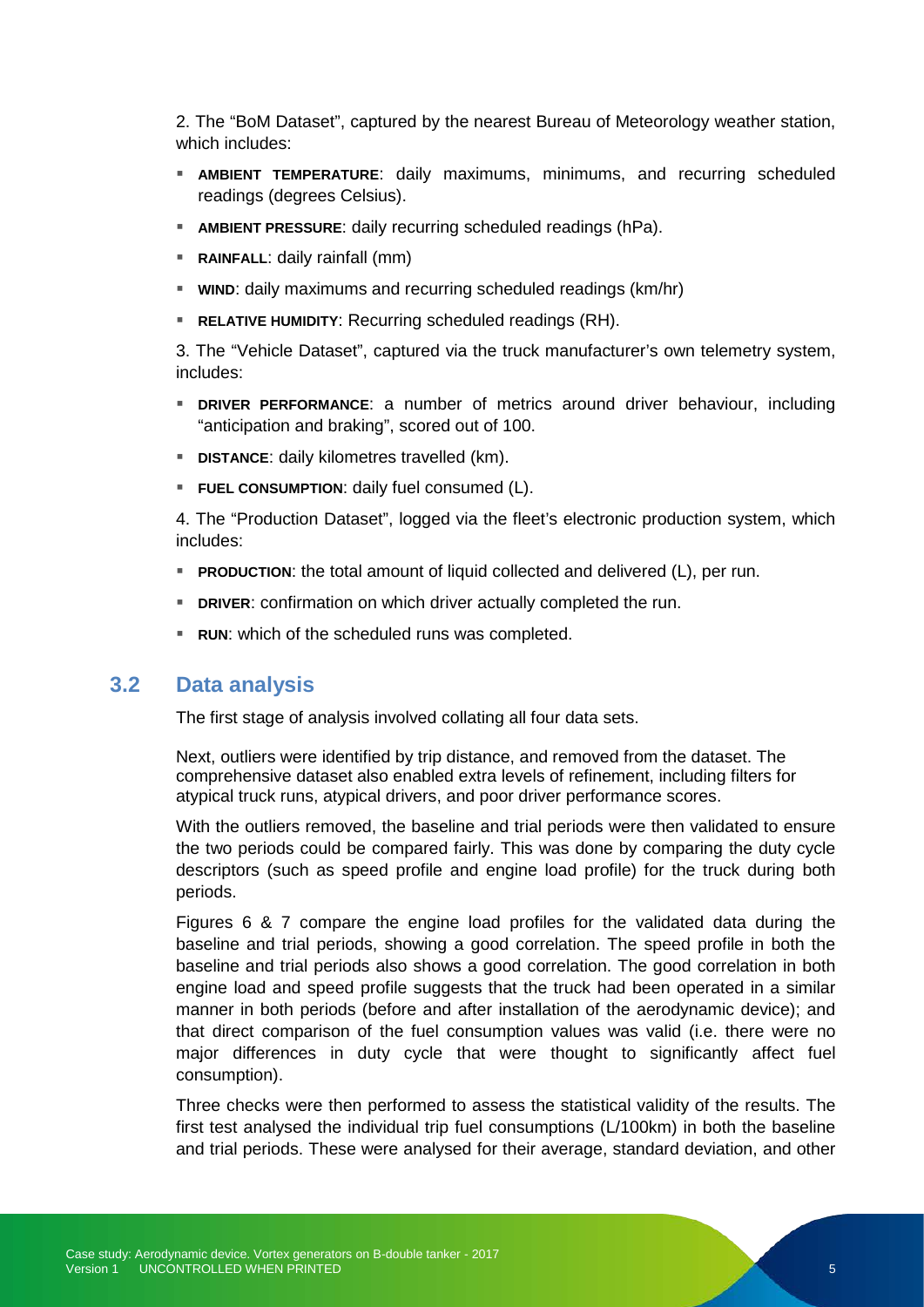statistical metrics. The mean (average) L/100km were then compared between the baseline and trial.

The second statistical test analysed the baseline and trial data to a standard equivalent to that required for scientific publication. This assessed the probability of a null hypothesis: that is to say, testing the probability that the difference in L/100km between the baseline and trial was simply random (just part of the natural "noise").

The third test aggregated total distance travelled and all litres consumed, in order provide an overarching L/100km fuel consumption. This is prudent as it effectively takes into consideration varying trip distances, as larger trips will then be weighted proportionately.

As a final check, the data was analysed to determine if the L/100km figures were strongly correlated with any of the residual variables such as production, stopping intensity, time spent over 90km/hr, driver performance, and ambient conditions (temperature, pressure, wind speeds and relative humidity). This analysis provided a check to ensure the trial did not receive unduly favourable conditions which could not be accounted for in the previous filtering.

### **4 Results**

The results of the first statistical tests showed that, within the validated fuel consumption data, the average trip showed very little change in fuel efficiency between baseline and trial periods. The baseline averaged 39.44 L/100km relative to the trial's 39.38, or a 0.2% fuel efficiency improvement (Figure 8).

In the null hypothesis test, a common convention is to consider 5% or less as "statistically significant". Applying this test to the data showed a 70% chance that the saving was simply a result of "noise" or coincidence. In other words, the fuel efficiency improvement is not statistically significant.

The third analysis covering the entire aggregated dataset showed a 0.4% improvement in fuel efficiency - a slightly larger improvement than the individual trip fuel efficiency.

The supplementary analyses looking at potential correlations of fuel efficiency with various other factors provided further insights. Interestingly, the unit of production (litres delivered) was not strongly correlated to fuel efficiency for similar trip distances. This is likely due to the existing filters (e.g. engine load) adequately controlling for this variation.

It was found that the stopping intensity (average km between stops) had the strongest correlation to L/100km: the longer the distance between stops, the better the fuel efficiency. The trial period was found to have benefited from a slightly favourable stopping intensity. Regression analysis was performed to normalise to a uniform stopping intensity, and that analysis found that the efficiency improvement was even less significant, shrinking from 0.2% to 0.1%.

Lesser correlations were also found; however, these were not incorporated to reduce the risk of "overfitting" the regression model.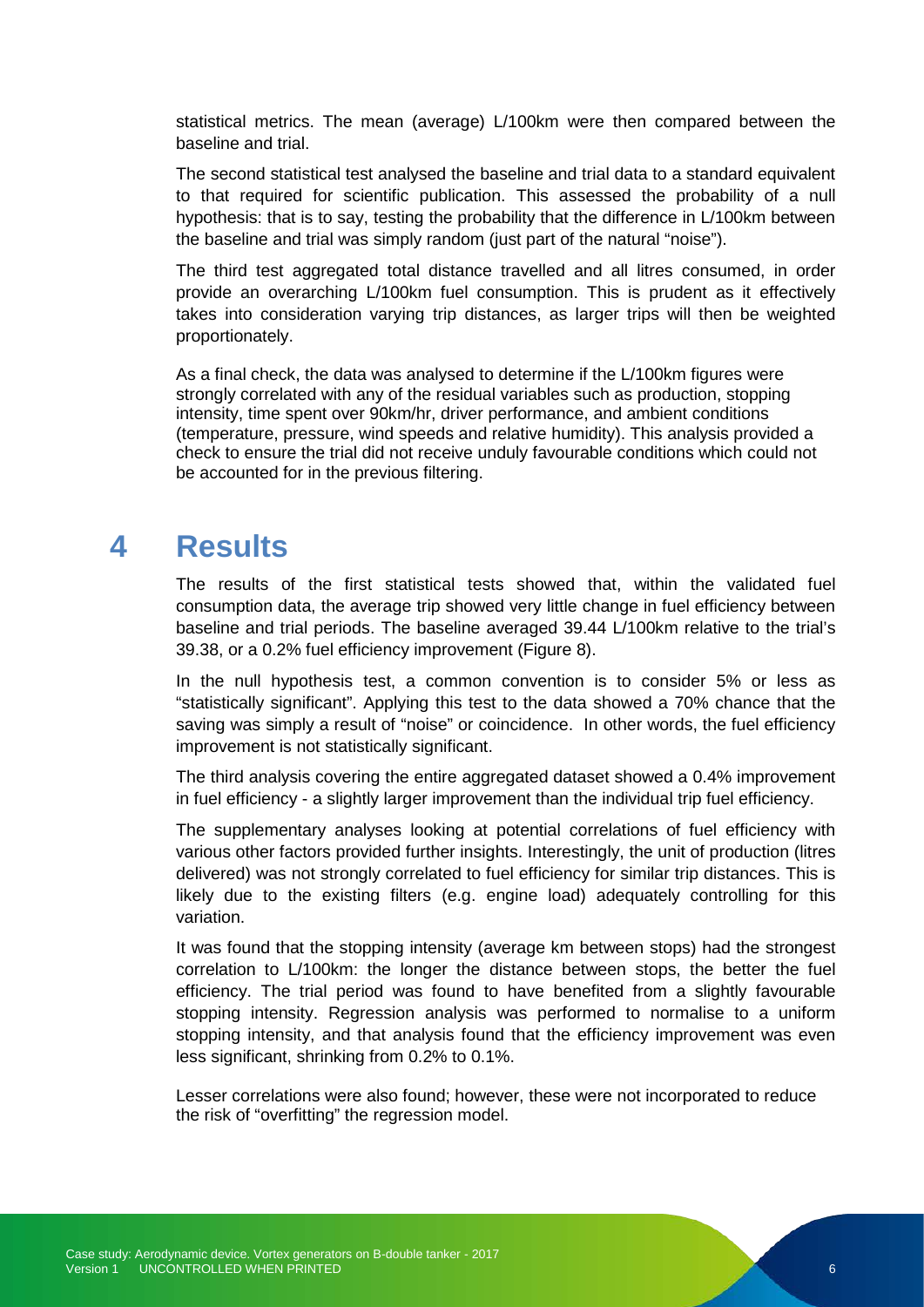## **5 Conclusion**

The truck in this trial showed a negligible improvement after the vortex generator devices were fitted (Figure 8). Statistically, it is likely that the minor improvement is merely a result of random variability. Therefore, it could be inferred that vortex generators provide a negligible fuel efficiency and GHG benefit when used in a Bdouble tanker application.

Previous case studies by the *Green Truck Partnership* evaluating vortex generators also suggest that the drag reduction is sensitive to the configuration - a conventional semi-trailer was found to have a measurable benefit, while a road train configuration was found to have no benefit.

This trial was also notable for extending the GTP data analysis methodology with other parameters to increase confidence in the test results. In part, this was possible due to additional data systems from the company and the truck itself. However, correlating vehicle fuel consumption with production data and external factors (e.g. weather), are techniques that GTP can use for future trials.

The variation in results using different analysis techniques simply shows different analytical viewpoints, none of which are necessarily more right than others. However, these refinements resulted in an inherently tight grouping of data and allowed a definitive determinations about the effect of the technology itself.

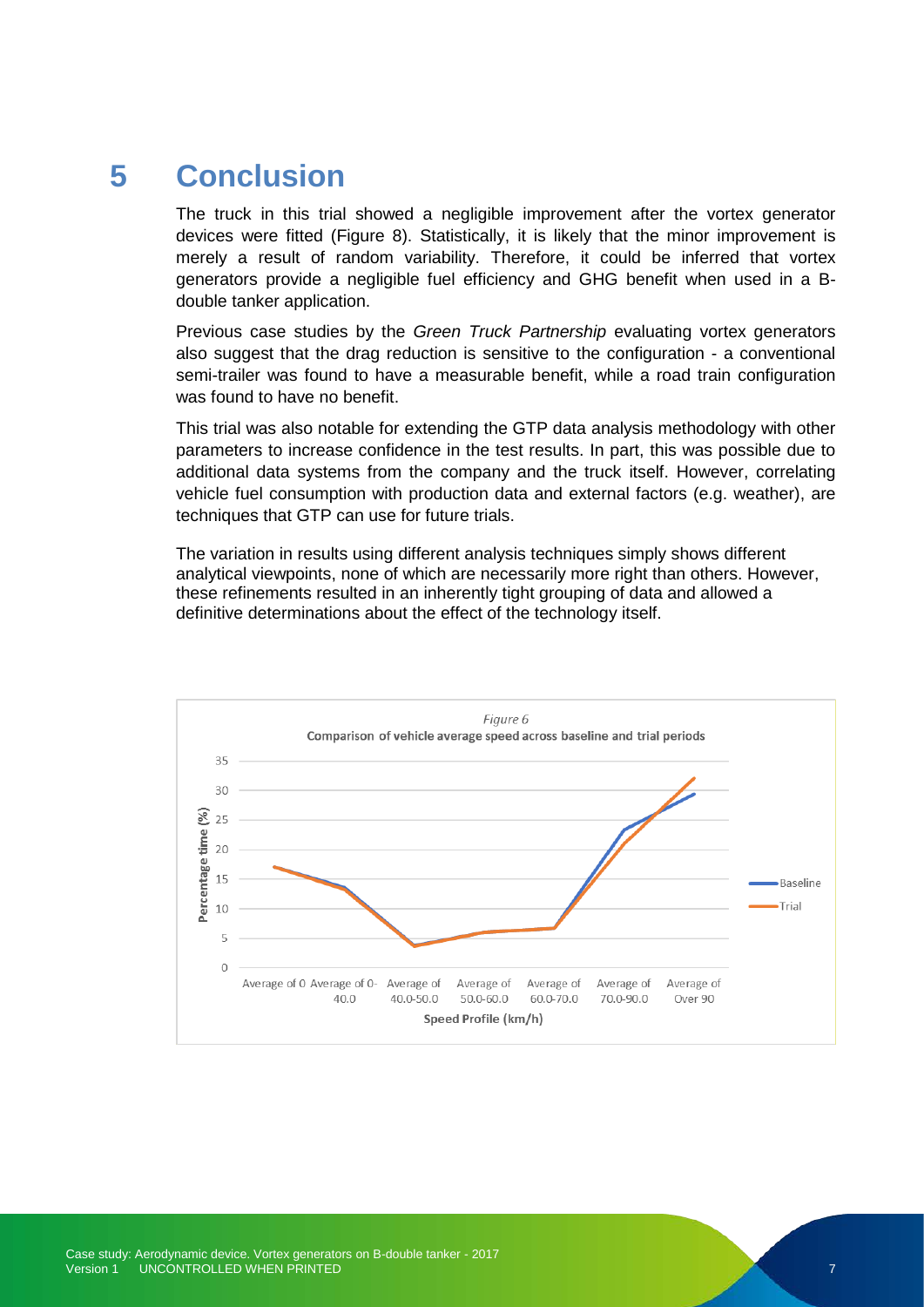